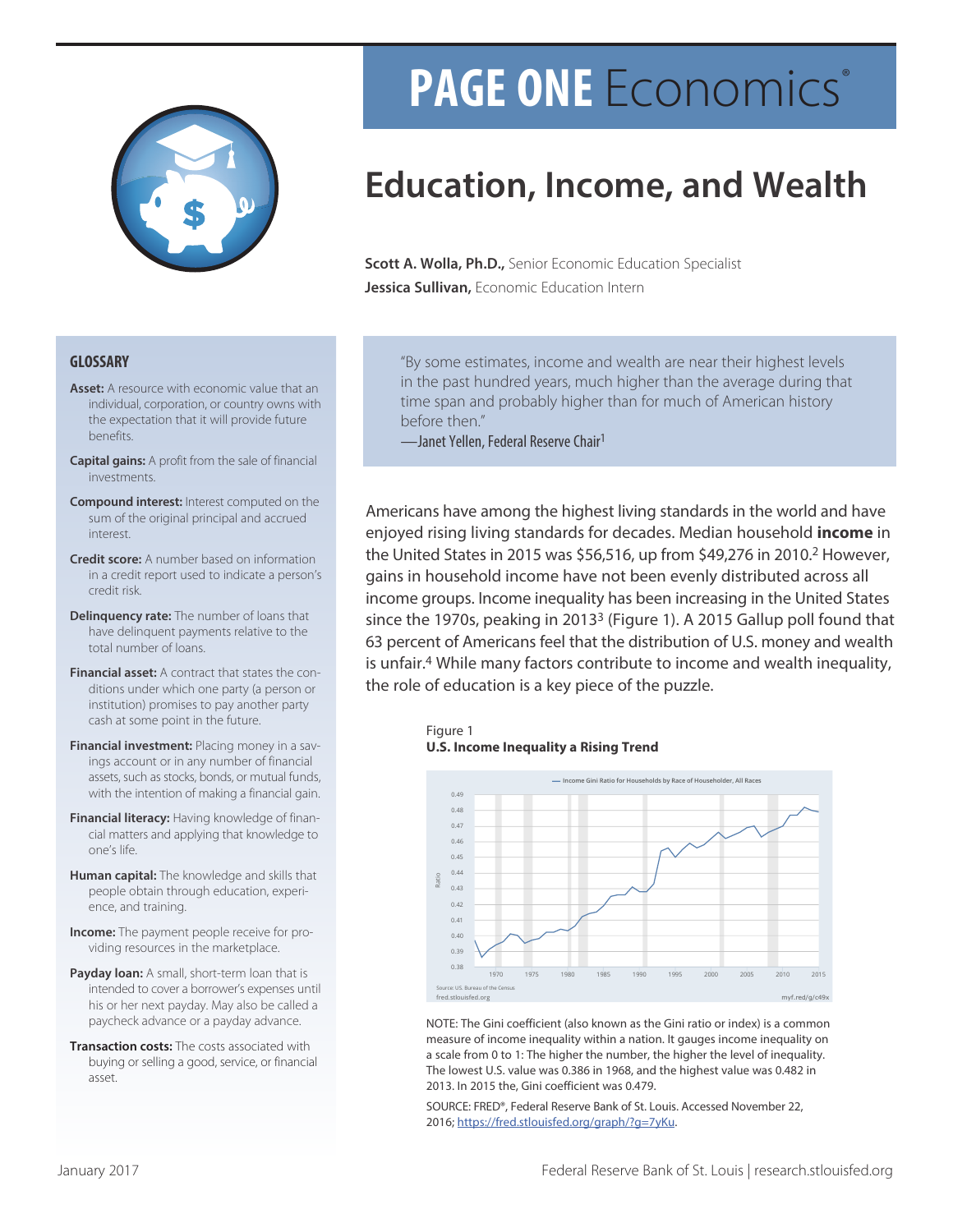### **PAGE ONE** Fronomics<sup>®</sup>

#### Figure 2 **U.S. Personal Saving Rate Over 50 Years**



NOTE: The horizontal line indicates the average saving rate over the period. SOURCE: FRED®, Federal Reserve Bank of St. Louis, Accessed November 22. 2016; https://fred.stlouisfed.org/graph/?g=bQZk.

#### **The Basics**

When people earn income, they use that income to do three things: pay taxes, buy goods and services (consume), and save. Saving is not spending on current consumption or taxes and involves giving up some current consumption for future consumption. The accumulation of money set aside for future spending and consumption is known as savings. Americans don't save as much as those in other industrialized nations. The U.S. personal saving rate has dropped substantially over the past 50 years (Figure 2). As of September 2016, the U.S. personal saving rate was 5.7 percent, whereas it has historically averaged 8.4 percent (since 1959).<sup>5</sup> By comparison, German households saved 16.7 percent, on average, in 2015.<sup>6</sup>

Saving is an essential component of building wealth. Wealth, also called net worth, is the total value of a person's assets, such as liquid assets (cash or something you can easily turn into cash), real estate, businesses, and cars, minus any liabilities (money owed; debt). Saving to build wealth is an important part of financial planning. And debt is not necessarily a bad thing. Because income tends to start low at younger ages, borrowing (taking on debt) allows people to have things now and pay for them over time. In economic terms, this is called smoothing consumption. Income then tends to increase in middle age and decrease when people retire. Economists often use the life cycle theory of consumption and saving to explain this phenomenon. As shown in the model (Fig-

#### Figure 3 A Model of Saving and Spending: The Life Cycle Theory of **Consumption and Saving**



ure 3), people tend to borrow to purchase homes, cars, or an education when they are young, pay down debt and save a portion of their income during their peak working and earning years, and finally spend their saved money during retirement. Within this pattern of planned borrowing and saving, the hump-shaped pattern of income (the curved line) allows for smooth consumption (the horizontal line) across the lifecycle. Thus, savingto build wealth-is essential for a higher quality of life during retirement.

Two similar terms must be differentiated here: *Income* is the payment people receive for providing resources in the marketplace. For example, people often receive paychecks twice a month. You may have heard people discuss the flow of income. Saving involves setting some of the flow of income aside to increase wealth. Wealth is the accumulation-or stock-of saved money. Notice that turning the flow of income into a stock of wealth requires saving money. There are several options for saving, including saving in a savings accounts or saving through the purchase of *financial assets*, which is called *finan*cial investment. People invest in financial assets with the aim of "making money"—they hope to earn interest, dividends, profits, and/or capital gains in the future.

#### **Education and Income**

The relationship between education and income is strong. Education is often referred to as an investment in **human capital**. People invest in human capital for similar reasons people invest in financial assets, including to make money. In general, those with more education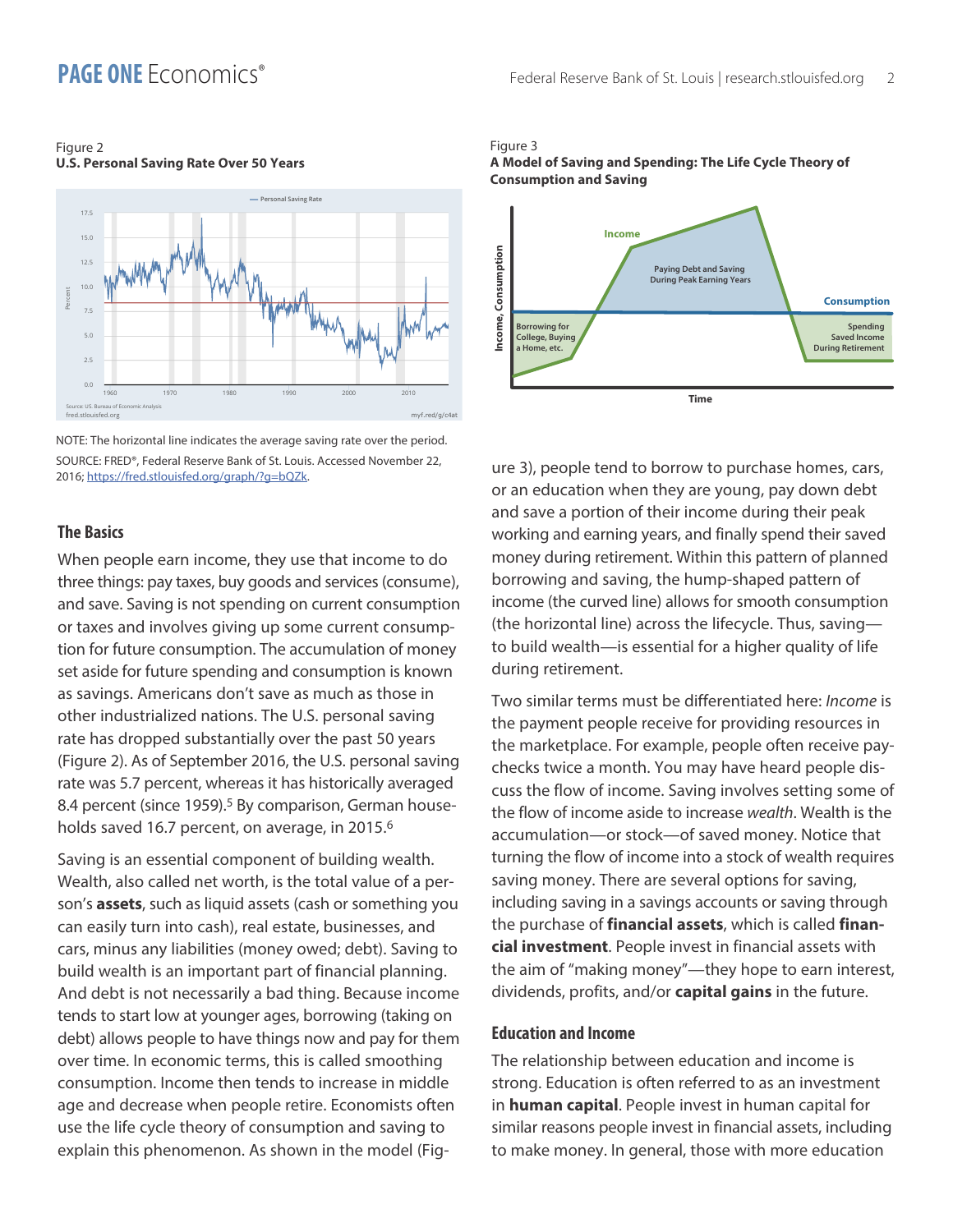| i anniy i mancial Outcomes Dasea on Euucation |                           |                                |                                |                             |                                        |  |  |
|-----------------------------------------------|---------------------------|--------------------------------|--------------------------------|-----------------------------|----------------------------------------|--|--|
| Education*                                    | Percentage of<br>families | <b>Median income</b><br>(2013) | <b>Median wealth</b><br>(2013) | Wealth-to-income<br>ratio** | <b>Millionaires</b><br>(family wealth) |  |  |
| No high school diploma                        | 12%                       | \$22,320                       | \$37,766                       | 1.43                        | 1 in 110                               |  |  |
| High school diploma                           | 50%                       | \$41,190                       | \$95,072                       | 2.15                        | 1 in 18                                |  |  |
| Two- or four-year degree                      | 25%                       | \$76,293                       | \$273,488                      | 3.45                        | 1 in 4.6                               |  |  |
| Advanced degree                               | 13%                       | \$116,265                      | \$689,100                      | 5.58                        | 1 in 2.6                               |  |  |

#### **Eamily Einancial Outcomes Rased on Education**

NOTE: \*Based on the education level of a family headed by someone 40 years of age or older. \*\*This ratio shows how much wealth each group has per dollar of income. For example, the ratio for families without a high school degree was 1.43, which means that, on average, for every \$1 of income there was \$1.43 of wealth. The ratio is a measure of how efficient people are at turning income into wealth.

SOURCE: Boshara, Ray; Emmons, William R. and Noeth, Bryan. "The Demographics of Wealth: How Age, Education and Race Separate Thrivers from Strugglers in Today's Economy." Essay No. 2: Education and Wealth, Federal Reserve Bank of St. Louis, May 2015, pp. 4, 5, 9, and 13; https://www.stlouisfed.org/~/media/Files/PDFs/HFS/essays/HFS-Essay-2-2015-Education-and-Wealth.pdf.

earn higher incomes (see the table). The higher income that results from a college degree is sometimes referred to as the "college wage premium." Research shows that this premium has grown over time.<sup>7</sup> In addition, in general, the more skills people have, the more employable they are. As a result, workers with more education have a lower average unemployment rate than those with less education (Figure 4).

#### **Education and Wealth**

The relationship between education and wealth is also strong. Of course, earning a higher income makes saving easier, and saving is necessary to build wealth. Those with lower incomes have a flatter (non-humped) income pattern, which makes saving and paying down debt more difficult. But those with more education also tend to make financial decisions that contribute to building wealth.<sup>8</sup> It is important to realize, however, that anyone can follow the financial behaviors that well-educated families tend to practice, such as these:

- 1) Have some liquid assets. Liquid assets can help relieve financial distress during a difficult time without having to sell assets or accumulate debt. Liquid assets include savings accounts, stocks, and bonds.
- 2) Diversify. To diversify means to invest in various financial instruments to reduce risk. In addition to tangible assets such as houses and cars, those with higher levels of education also tend to hold a greater share of their savings in stocks, bonds, and businesses, which tend to provide higher returns (but also more risk of loss).

#### Figure 4 **Unemployment Declines as Education Increases**



NOTE: In November 2016, the overall U.S. unemployment rate was 4.6 percent, but level of education matters. The unemployment rate for college graduates was 2.3 percent, while that for those with less than a high school diploma was 7.9 percent.

SOURCE: FRED®, Federal Reserve Bank of St. Louis. Accessed December 21, 2016; https://fred.stlouisfed.org/graph/?g=8ds7.

3) Keep debt low relative to assets. Those with low debt relative to assets pay lower interest rates. Those with high debt relative to assets pay higher interest rates, which can make it difficult to save. And, over longer periods, both savings and debt are susceptible to the effects of compound interest-which means that savings (or debt) can grow at exponential rates over time.<sup>9</sup>

It is important to realize, however, that the relationship among education, income, and wealth is more complicated than simply more education yielding a higher income and more wealth. Factors such as natural ability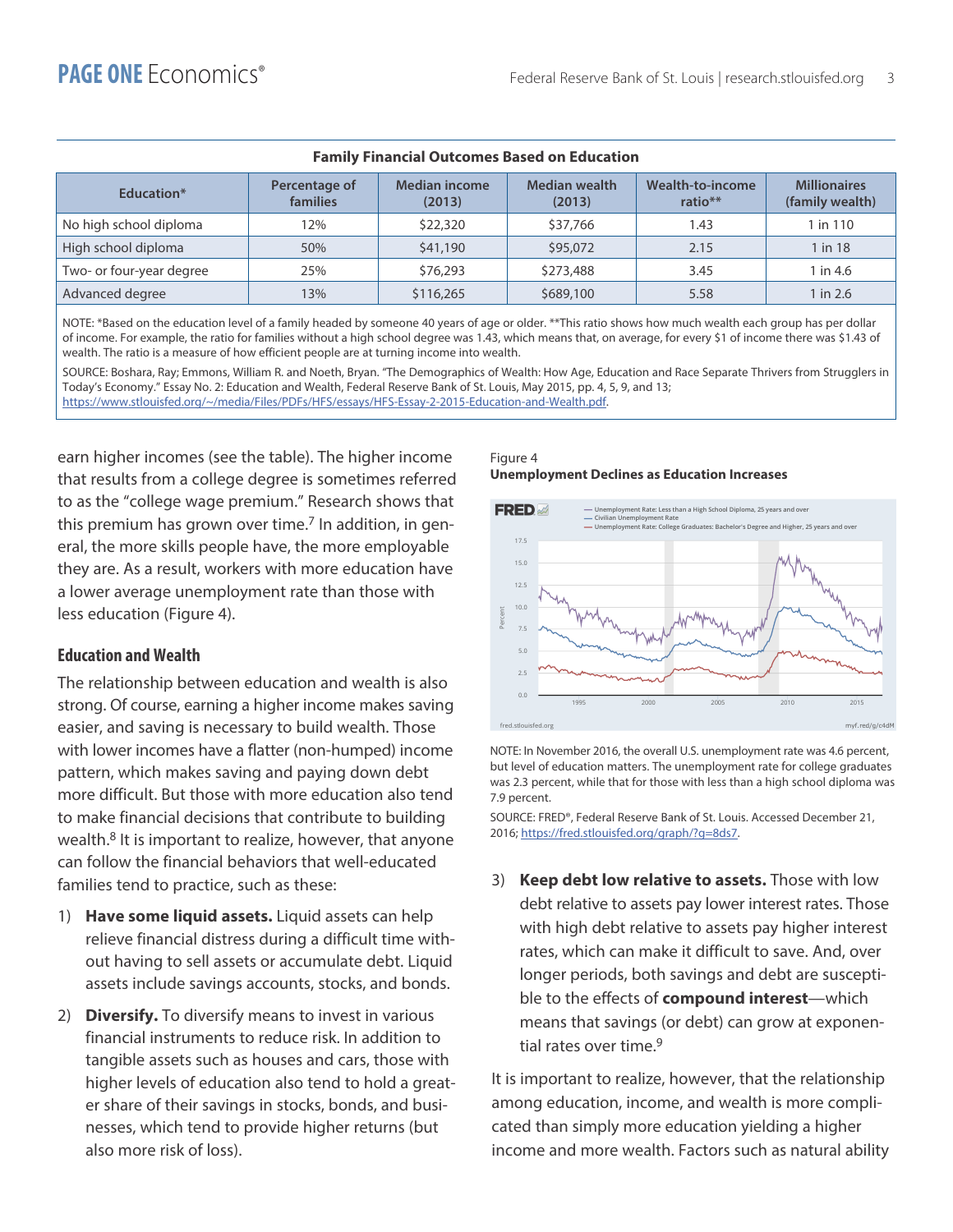#### **Correlation Is Not Causation**

The relationship among education, income, and wealth seems to be fairly strong. Economists, however, are not ready to say that education alone is the cause of higher income (and wealth). In fact, you might have heard the phrase, "correlation does not imply causation." What does this mean? Well, just because two things seem related does not mean that one causes the other. For example, consider ice cream sales. They tend to increase when the rate of sunburn also increases. Does increased ice cream consumption, then, cause an increase in the sunburn rate? Not likely. In fact, a third factor strongly influences both—the weather. Demand for ice cream increases during the hot summer months, when more people tend to be outdoors and thus more likely to get a sunburn.

Likewise, while at least some of the college wage premium is due to the knowledge and skills acquired through education, other factors, such as the following, are surely at play:

- . Natural ability: Those with high intellectual ability are more likely to complete college, and that ability contributes to success in the job market as well.
- . Assortive mating ("like marries like"): Highly educated people tend to marry other highly educated people—which can double the wage premium and increase household income.
- . Inheritance: People with more education are more likely to have parents with accumulated wealth and, thus, are more likely to receive an inheritance.
- . Better health and longer lifespans: People with more education tend to be healthier, which enables them to work longer (increasing lifetime earnings) and live longer (collecting more lifetime benefits from Social Security and pensions).<sup>1</sup>

<sup>1</sup> Boshara, Ray; Emmons, William R. and Noeth, Bryan. "The Demographics of Wealth: How Age, Education and Race Separate Thrivers from Strugglers in Today's Economy." Essay No. 2: Education and Wealth, May 2015, p. 7; https://www.stlouisfed.org/~/media/Files/PDFs/HFS/essays/HFS-Essay-2-2015-Education-and-Wealth.pdf.

and family background also impact both income and wealth and are not caused by having more education (see the boxed insert).

#### **The Role of Financial Literacy**

Research shows that up to half of wealth inequality may be caused by differences in financial literacy.<sup>10</sup> That is, many people do not have the skills or ability to manage their money effectively. As a result, they are more likely to use costly home loan (mortgage) products,<sup>11</sup> pay higher transaction costs and fees, and use high-cost borrowing options.<sup>12</sup> High-cost borrowing includes the use of payday loans and businesses such as pawn shops and rent-to-own stores.<sup>13</sup> Currently only 20 states require high school students to take a course in economics and only 17 states require a course in personal finance.<sup>14</sup> Research has shown, however, that such education makes a difference: Students in states with financial education requirements have lower loan delinguency rates and higher credit scores relative to students in states without financial education requirements.<sup>15</sup>

#### **Conclusion**

Income and wealth inequality have been on the rise in the United States for decades. Research indicates that the level of education is strongly related to both income and wealth. Households with higher levels of education tend to have more liquid assets to withstand financial storms, diversify their savings (investments), and maintain low levels of debt relative to assets. These financial behaviors are effective strategies for building income into wealth. Because much of wealth building can be tied to financial decisionmaking, it is likely that financial literacy can play a key role in reducing wealth inequality over time.  $\blacksquare$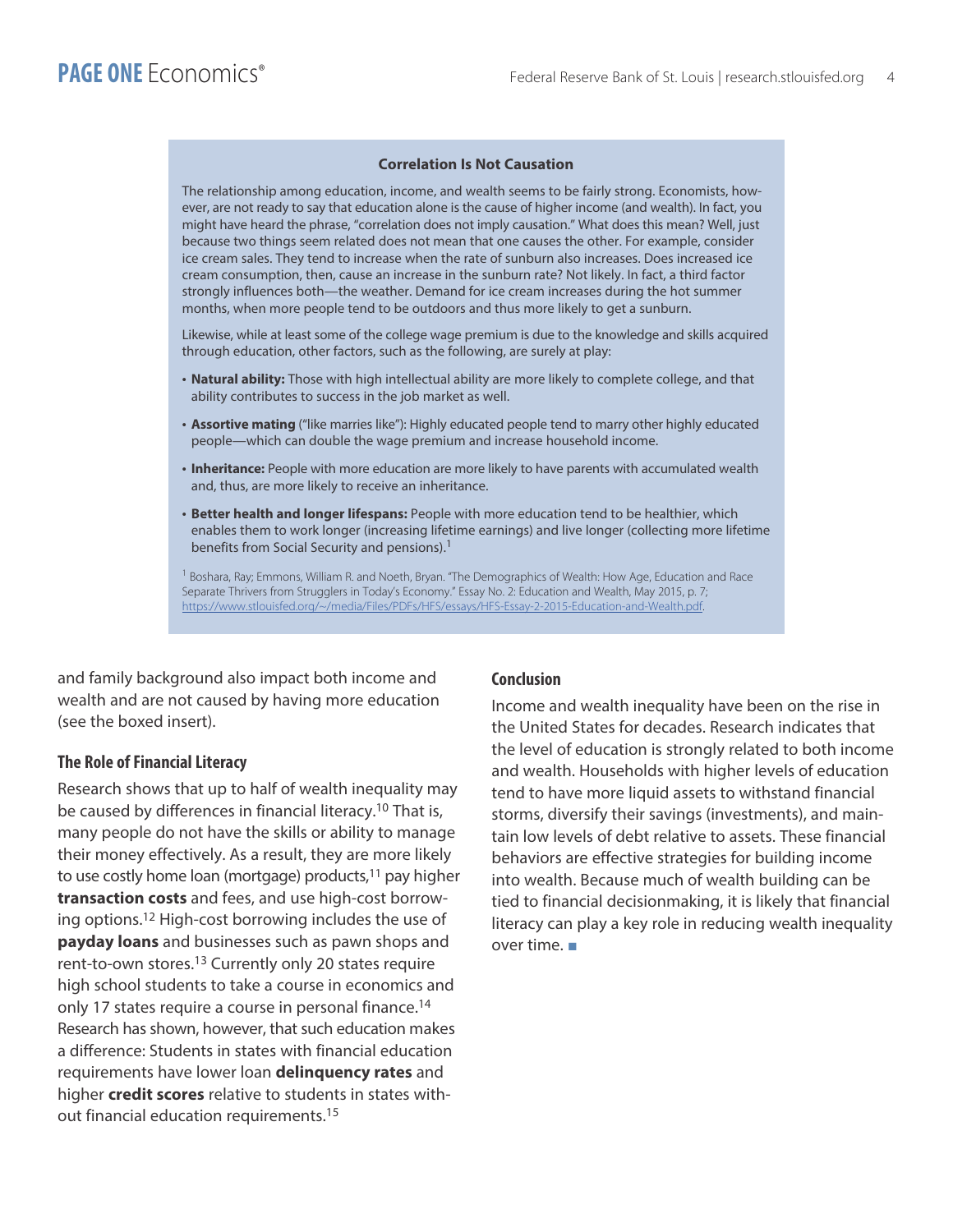## **PAGE ONE** Fronomirs®

#### **Notes**

<sup>1</sup> Yellen, Janet L. "Perspectives on Inequality and Opportunity from the Survey of Consumer Finances." Board of Governors of the Federal Reserve System, 2014; http://www.federalreserve.gov/newsevents/speech/yellen20141017a.htm.

<sup>2</sup> U.S. Bureau of the Census. Median Household Income in the United States [MEHOINUSA646N], retrieved from FRED, Federal Reserve Bank of St. Louis, November 22, 2016; https://fred.stlouisfed.org/graph/?g=580N.

<sup>3</sup> Federal Reserve Bank of St. Louis. "How Has Income Changed over the Years?" On The Economy (blog); June 30, 2016; https://www.stlouisfed.org/on-the-economy/2016/june/how-has-income-inequality-changed-years.

<sup>4</sup> Newport, Frank. "Americans Continue to Say U.S. Wealth Distribution Is Unfair." May 4, 2015; Gallup; http://www.gallup.com/poll/182987/americans-continue-say-wealth-distribution-unfair.aspx.

<sup>5</sup> U.S. Bureau of Economic Analysis, Personal Saving Rate [PSAVERT], retrieved from FRED®, Federal Reserve Bank of St. Louis, November 22, 2016; https://fred.stlouisfed.org/graph/?g=580A.

<sup>6</sup> Beisemann, Leonie. "A Dash of Data: Spotlight on German Households." OECD Insights, February 11, 2016;

http://oecdinsights.org/2016/02/11/a-dash-of-data-spotlight-on-german-households/.

<sup>7</sup> Valletta, Rob. "Higher Education, Wages, and Polarization." Federal Reserve Bank of San Francisco Economic Letter. January 12, 2015; http://www.frbsf.org/economic-research/publications/economic-letter/2015/jan-

uary/wages-education-college-labor-earnings-income/.

<sup>8</sup> Boshara, Ray; Emmons, William R. and Noeth, Bryan. "The Demographics of Wealth: How Age, Education and Race Separate Thrivers from Strugglers in Today's Economy." Essay No. 2: Education and Wealth, May 2015; https://www.stlouisfed.org/~/media/Files/PDFs/HFS/essays/HFS-Essay-2-2015-Education-and-Wealth.pdf.

<sup>9</sup> Boshara, Ray; Emmons, William R. and Noeth, Bryan. "The Demographics of Wealth: How Age, Education and Race Separate Thrivers from Strugglers in Today's Economy." Essay No. 2: Education and Wealth, May 2015; https://www.stlouisfed.org/~/media/Files/PDFs/HFS/essays/HFS-Essay-2-2015-Education-and-Wealth.pdf.

<sup>10</sup> Lusardi, Annamaria; Michaud, Pierre-Carl and Mitchell, Olivia S. "Optimal Financial Knowledge and Wealth Inequality." NBER Working Paper 18669, January 2013; http://www.nber.org/papers/w18669.pdf.

<sup>11</sup> Moore, Danna. "Survey of Financial Literacy in Washington State: Knowledge, Behavior, Attitudes, and Experiences." Technical Report 03-39, Washington State University Social and Economic Sciences Research Center, December 2003.

<sup>12</sup> Lusardi, Annamaria and Tufano, Peter. "Debt Literacy, Financial Experiences, and Overindebtedness." NBER Working Paper 14808, March 2009.

<sup>13</sup> Lusardi, Annamaria and de Bassa Scheresberg, Carlo. "Financial Literacy and High-Cost Borrowing in the United States." NBER Working Paper 18969, April 2013.

<sup>14</sup> Council for Economic Education. Survey of the United States: Economic and Personal Finance Education in Our Nation's Schools, 2016; http://councilforeconed.org/wp/wp-content/uploads/2016/02/sos-16-final.pdf.

<sup>15</sup> Brown, Alexandra; Collins, J. Michael; Schmeiser, Maximilian and Urban, Carly. "State Mandates Financial Education and the Credit Behavior of Young Adults." Finance and Economic Discussion Series 2014-68, Federal Reserve Board, 2014; https://www.federalrese.gov/pubs/feds/2014/201468/201468pap.pdf.



click teach engage.

Please visit our website and archives http://research.stlouisfed.org/pageone-economics/ for more information and resources.

@ 2017, Federal Reserve Bank of St. Louis. Views expressed do not necessarily reflect official positions of the Federal Reserve System.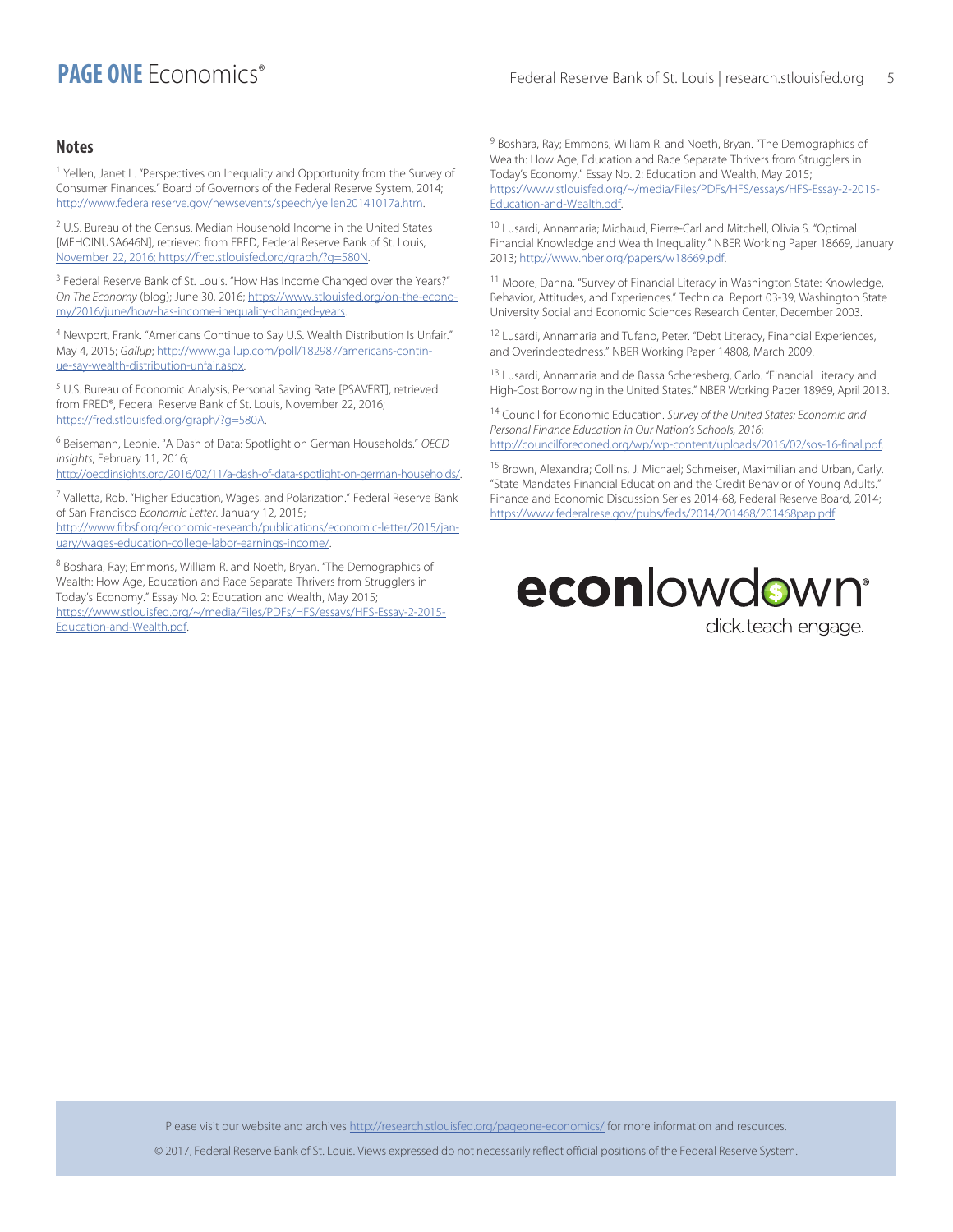**Name Period** 

Federal Reserve Bank of St. Louis Page One Economics®: "Education, Income, and Wealth"

#### After reading the article, complete the following:

1. Define the following terms in your own words, then label each as either a "stock" or a "flow."

| <b>Term</b>    | <b>Definition</b> | <b>Stock or Flow?</b> |
|----------------|-------------------|-----------------------|
| Income         |                   |                       |
| <b>Savings</b> |                   |                       |
| Wealth         |                   |                       |

2. Researchers look for relationships between variables. A positive relationship exists between two variables when an increase in one is associated with an increase in the other. For example, there is a positive relationship between outdoor temperatures and sales of air conditioners-as temperatures rise, so do sales of air conditioners. On the other hand, there is a negative relationship between two variables when an increase in one is associated with a decrease in the other. For example, there is a negative relationship between outdoor temperatures and sales of furnaces—as the temperature rises, sales of furnaces tend to fall. State the relationships between the variables in the table below.

| <b>Variable 1</b>    | <b>Variable 2</b>         | Relationship    |
|----------------------|---------------------------|-----------------|
| Outdoor temperatures | Sales of air conditioners | <b>Positive</b> |
| Outdoor temperatures | Sales of furnaces         | <b>Negative</b> |
| Level of education   | Income                    |                 |
| Level of education   | Unemployment              |                 |
| Level of education   | Wealth                    |                 |